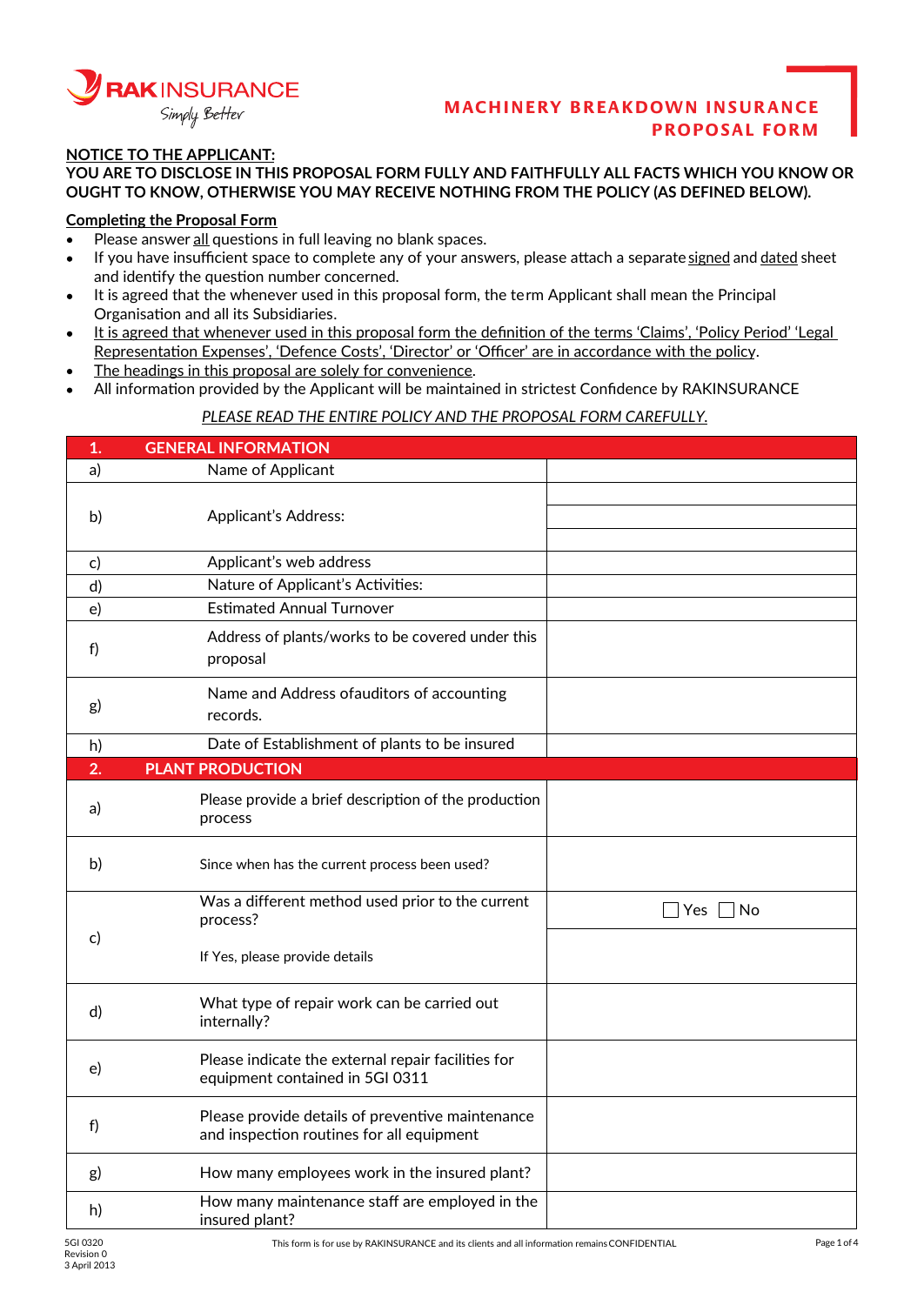

| 2.           | <b>PLANT PRODUCTION (contd.)</b>                                                                                                                                               |                  |                      |  |
|--------------|--------------------------------------------------------------------------------------------------------------------------------------------------------------------------------|------------------|----------------------|--|
| i)           |                                                                                                                                                                                | Number of shifts |                      |  |
|              | Please provide a breakdown<br>of the working hours in the                                                                                                                      | Hours per day    |                      |  |
|              | plant                                                                                                                                                                          | Hours per week   |                      |  |
|              |                                                                                                                                                                                | Days per year    |                      |  |
| j)           | Are there any seasonal fluctuations in sales or<br>production greater then %20?                                                                                                |                  | $\Box$ Yes $\Box$ No |  |
|              | If Yes, please provide details of monthly<br>production/sales.                                                                                                                 |                  |                      |  |
| $\mathsf{k}$ | Is there a stock of finished or semi-finished<br>products?                                                                                                                     |                  | $\Box$ Yes $\Box$ No |  |
|              | If Yes, what period of interruption can be<br>compensated thereby?                                                                                                             |                  |                      |  |
| $\vert$      | Are supplies furnished against Letters of Credit?                                                                                                                              |                  | Yes<br><b>No</b>     |  |
|              | If Yes, what period of interruption can be<br>compensated thereby?                                                                                                             |                  |                      |  |
| m)           | In case of machinery damage, is the interruption<br>period longer than the period of repair of the<br>machine?                                                                 |                  | $\Box$ Yes $\Box$ No |  |
|              | If Yes, please provide details of the extension of<br>delay                                                                                                                    |                  |                      |  |
| n)           | Is the insurance only to cover the additional<br>expenditure caused by using an external power<br>supply in case of machinery breakdown in your own<br>power generation plant? |                  | $\Box$ Yes<br> No    |  |
|              | If Yes, please indicate                                                                                                                                                        |                  |                      |  |
|              | Item numbers of the machines to be insured on the<br>i.<br>Machine specification form 5GI 0311                                                                                 |                  |                      |  |
|              | ii.<br>Power requirements of the works                                                                                                                                         |                  |                      |  |
|              | Percentage of power generation provided by the<br>iii.<br>factory generators                                                                                                   |                  |                      |  |
|              | Extent of current that may be drawn from external<br>iv.<br>sources                                                                                                            |                  |                      |  |
|              | Cost per KWhr of external supply<br>v.                                                                                                                                         |                  |                      |  |
|              | Factory generating costs saved per KWhr if<br>vi.<br>external sources are used                                                                                                 |                  |                      |  |
|              | Please indicate additional electricity charges in<br>section 3. COVER DETAILS                                                                                                  |                  |                      |  |
| $\circ$      | If maximum demand charges are to be covered                                                                                                                                    |                  |                      |  |
|              | What are the maximum charges per KW of external<br>power?                                                                                                                      |                  |                      |  |
|              | What is the method of calculation? (Please provide<br>a copy of the electricity contract.)                                                                                     |                  |                      |  |
|              | Please indicate the annual maximum demand                                                                                                                                      |                  |                      |  |
|              | charge for external power to be insured in section<br><b>3. COVER DETAILS</b>                                                                                                  |                  |                      |  |
|              | What is the percentage deductible required for<br>maximum demand charges (minimum %10)                                                                                         |                  |                      |  |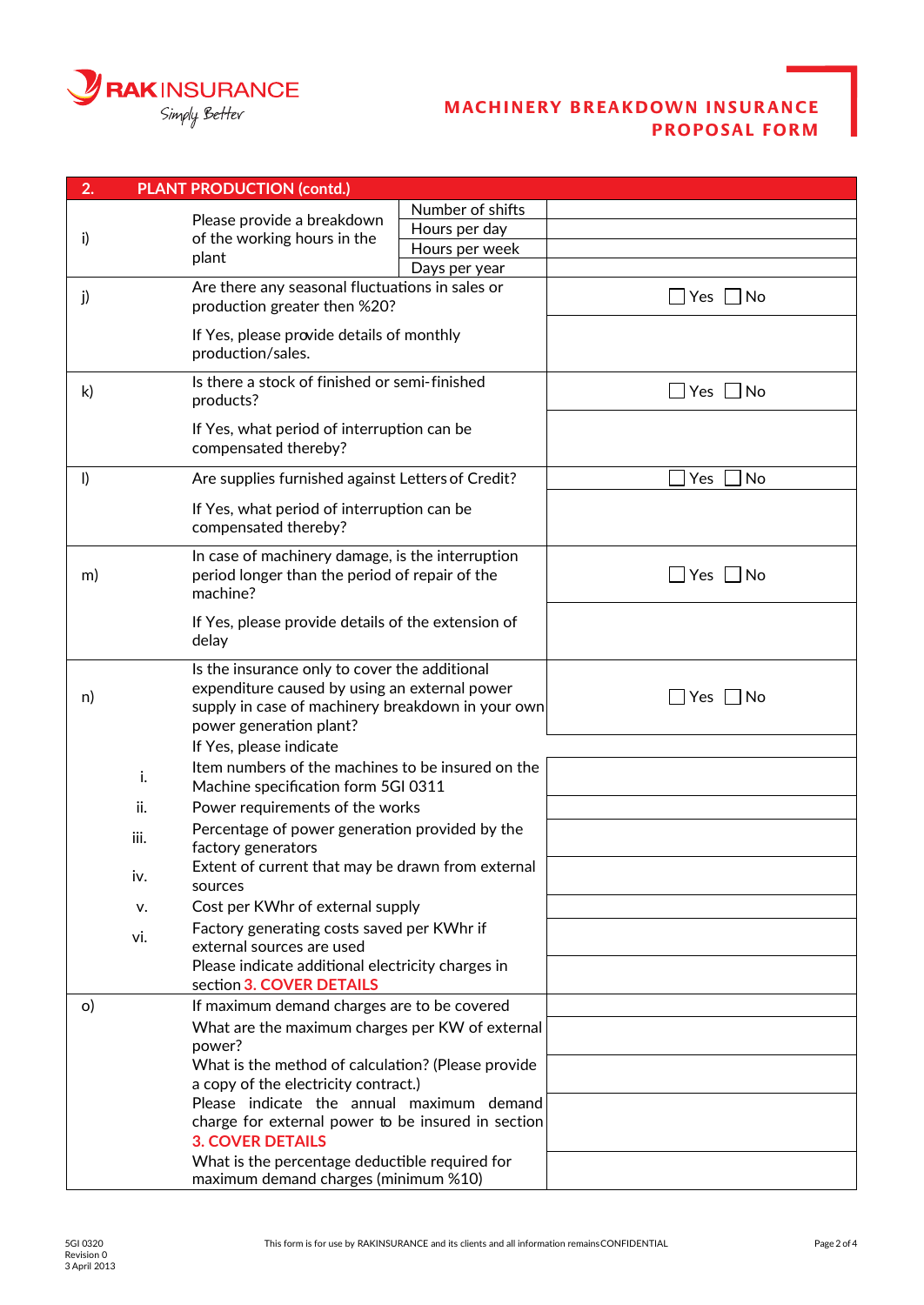

| 3.                                                                                                        |                                              | <b>COVER DETAILS</b>                                                                     |                                                                                                    |                                                                             |  |                                                                                                     |
|-----------------------------------------------------------------------------------------------------------|----------------------------------------------|------------------------------------------------------------------------------------------|----------------------------------------------------------------------------------------------------|-----------------------------------------------------------------------------|--|-----------------------------------------------------------------------------------------------------|
| a)                                                                                                        |                                              | When is the commencement of the business year?                                           |                                                                                                    |                                                                             |  |                                                                                                     |
|                                                                                                           |                                              | Please provide details based on the last completed business year as below:               |                                                                                                    |                                                                             |  |                                                                                                     |
|                                                                                                           | i.                                           |                                                                                          | <b>Business Year</b>                                                                               |                                                                             |  |                                                                                                     |
|                                                                                                           | ii.                                          |                                                                                          |                                                                                                    |                                                                             |  |                                                                                                     |
|                                                                                                           |                                              |                                                                                          | Turnover                                                                                           |                                                                             |  |                                                                                                     |
|                                                                                                           | iii.                                         |                                                                                          | Expenditure incurred for external power, goods,<br>raw materials and supplies used for maintenance |                                                                             |  |                                                                                                     |
|                                                                                                           | iv.                                          |                                                                                          | Company-manufactured additions to assets                                                           |                                                                             |  |                                                                                                     |
|                                                                                                           |                                              | Reductions in Gross Profit due to damage incurred                                        |                                                                                                    |                                                                             |  |                                                                                                     |
|                                                                                                           | v.                                           |                                                                                          | during the business year                                                                           |                                                                             |  |                                                                                                     |
|                                                                                                           |                                              |                                                                                          | Inventory value of finished and semi-finished goods                                                |                                                                             |  |                                                                                                     |
|                                                                                                           | vi.                                          | at                                                                                       |                                                                                                    |                                                                             |  |                                                                                                     |
|                                                                                                           |                                              |                                                                                          | the end of the business year                                                                       |                                                                             |  |                                                                                                     |
|                                                                                                           |                                              | Sub-Total 1                                                                              |                                                                                                    |                                                                             |  |                                                                                                     |
|                                                                                                           | i.                                           |                                                                                          | Deductions from turnover (such as discounts                                                        |                                                                             |  |                                                                                                     |
|                                                                                                           |                                              |                                                                                          | granted to customers, rebates, price deductions)                                                   |                                                                             |  |                                                                                                     |
|                                                                                                           | ii.                                          |                                                                                          | <b>Excise and turnover taxes</b>                                                                   |                                                                             |  |                                                                                                     |
|                                                                                                           | iii.                                         |                                                                                          | Expenditure incurred for external power, goods,                                                    |                                                                             |  |                                                                                                     |
|                                                                                                           |                                              |                                                                                          | raw materials and supplies total<br>Other costs (such as carriages paid to other firms,            |                                                                             |  |                                                                                                     |
|                                                                                                           | iv.                                          |                                                                                          | customs duties, postage, turnover dependent                                                        |                                                                             |  |                                                                                                     |
|                                                                                                           |                                              |                                                                                          | insurance premiums, licenses)                                                                      |                                                                             |  |                                                                                                     |
|                                                                                                           |                                              |                                                                                          |                                                                                                    | Inventory value of finished and semi-finished goods                         |  |                                                                                                     |
|                                                                                                           | v.                                           | at                                                                                       |                                                                                                    |                                                                             |  |                                                                                                     |
|                                                                                                           |                                              |                                                                                          | the commencement of the business year                                                              |                                                                             |  |                                                                                                     |
|                                                                                                           |                                              | Sub-Total 2                                                                              |                                                                                                    |                                                                             |  |                                                                                                     |
|                                                                                                           | Subtotal 1-Subtotal 2                        |                                                                                          |                                                                                                    |                                                                             |  |                                                                                                     |
|                                                                                                           |                                              |                                                                                          | Gross Profit Safety Margin for increased                                                           |                                                                             |  |                                                                                                     |
|                                                                                                           |                                              |                                                                                          | production during insurance period                                                                 |                                                                             |  |                                                                                                     |
|                                                                                                           | <b>TOTAL Sum Insured</b>                     |                                                                                          |                                                                                                    |                                                                             |  |                                                                                                     |
| b)                                                                                                        |                                              |                                                                                          |                                                                                                    | sum insured from gross profit together with any special extensions required |  | Please indicate the required cover below. If wages are to be covered please indicate and sub divide |
|                                                                                                           |                                              |                                                                                          | Item No Description of Cover                                                                       |                                                                             |  | Sum Insured                                                                                         |
|                                                                                                           |                                              | 1                                                                                        | <b>Gross Profit</b>                                                                                |                                                                             |  |                                                                                                     |
|                                                                                                           |                                              | $\overline{c}$                                                                           | Increased cost of Electricity                                                                      |                                                                             |  |                                                                                                     |
|                                                                                                           |                                              | 3                                                                                        | Maximum Demand charges                                                                             |                                                                             |  |                                                                                                     |
|                                                                                                           |                                              | 4                                                                                        |                                                                                                    |                                                                             |  |                                                                                                     |
|                                                                                                           |                                              | $\overline{5}$                                                                           |                                                                                                    |                                                                             |  |                                                                                                     |
| c)                                                                                                        |                                              |                                                                                          | What Time excess is required for the cover                                                         |                                                                             |  |                                                                                                     |
|                                                                                                           |                                              |                                                                                          | (minimum excess 2 days)<br><b>INSURANCE &amp; CLAIMS HISTORY</b>                                   |                                                                             |  |                                                                                                     |
| 4.                                                                                                        |                                              |                                                                                          |                                                                                                    | <b>Insurer</b>                                                              |  |                                                                                                     |
|                                                                                                           |                                              |                                                                                          | Provide the following                                                                              |                                                                             |  |                                                                                                     |
|                                                                                                           |                                              | information regarding the                                                                |                                                                                                    | <b>Policy Period</b>                                                        |  |                                                                                                     |
| a)                                                                                                        |                                              |                                                                                          | Applicant's current                                                                                | Limit                                                                       |  |                                                                                                     |
|                                                                                                           |                                              | professional liability<br>insurance programme.                                           |                                                                                                    | Premium                                                                     |  |                                                                                                     |
|                                                                                                           |                                              |                                                                                          |                                                                                                    | Deductible                                                                  |  |                                                                                                     |
|                                                                                                           | Has any policy of or application for similar |                                                                                          |                                                                                                    |                                                                             |  |                                                                                                     |
| b)                                                                                                        |                                              | insurance on the Applicant's behalf ever been<br>declined, cancelled or renewal refused? |                                                                                                    | _  Yes   _  No                                                              |  |                                                                                                     |
|                                                                                                           |                                              |                                                                                          |                                                                                                    |                                                                             |  |                                                                                                     |
| If Yes, please provide details on a separate sheet<br>indicating name of insurance carrier and reason and |                                              |                                                                                          |                                                                                                    |                                                                             |  |                                                                                                     |
|                                                                                                           |                                              |                                                                                          | attach to this proposal.                                                                           |                                                                             |  |                                                                                                     |
|                                                                                                           |                                              |                                                                                          |                                                                                                    |                                                                             |  |                                                                                                     |